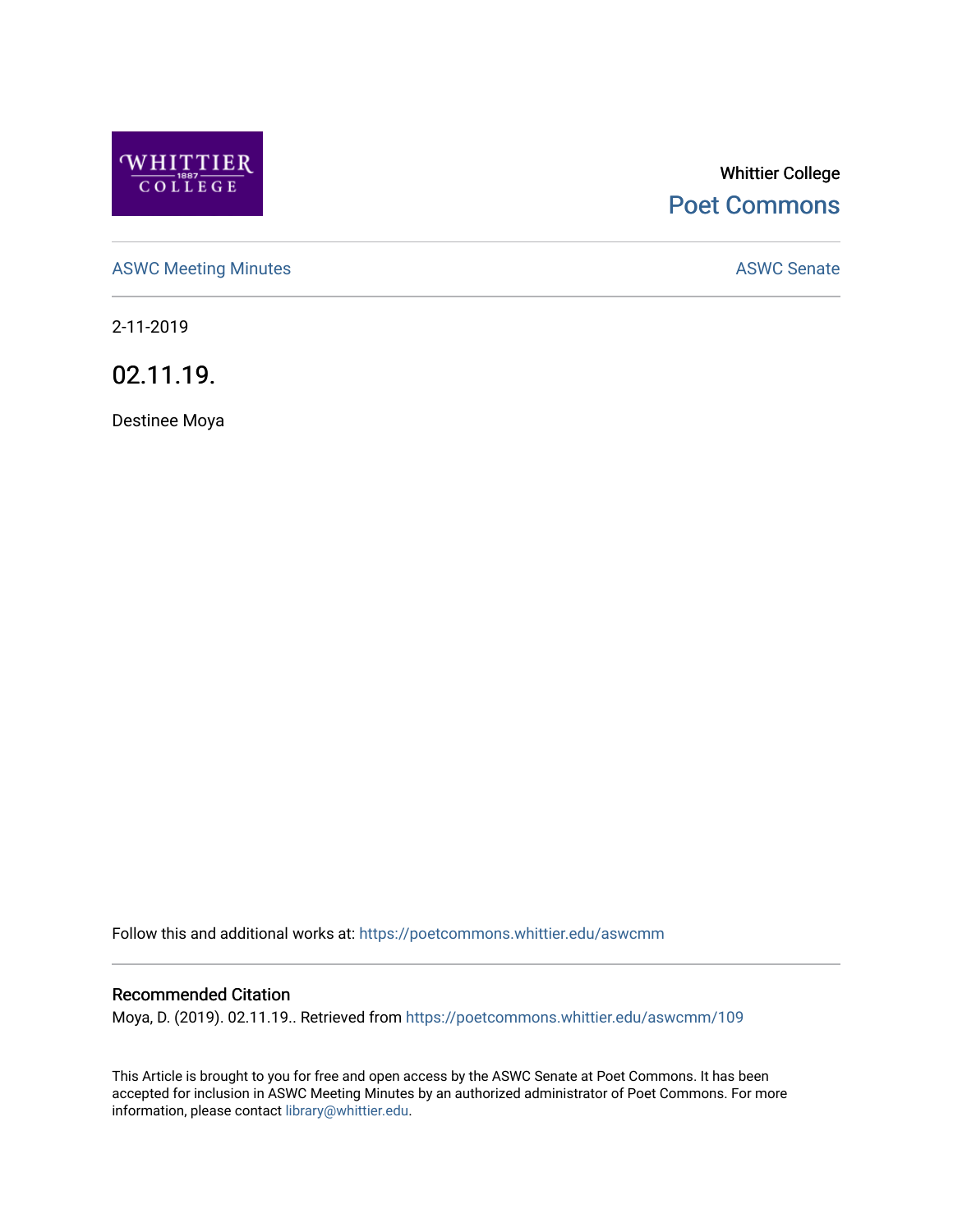

# **I. Meeting is called to order at 7:00 PM**

# **II. Moment of Silence/Inspirational quote**

INSPIRATIONAL QUOTE:

"In recognizing the humanity of our fellow beings, we pay ourselves the highest tribute."

- Thurgood Marshall

# **Read by Sen. Thomas**

## **III. Mission Statement**

**a.** The ASWC Senate, as the governing body of the Associated Students of Whittier College, is dedicated to the betterment of the college as an institution and as a member of the broader community. The Senate shall assist on-campus clubs and organizations in creating, promoting and implementing dynamic programs and events that involve students and add value to their educational experience. This body will act as an open forum for students to voice their opinions and desires, always keeping the best interests of the ASWC in mind. In all its actions, the Senate will serve the students first with integrity, dedication, responsibility and humility.

#### **Read by Senator Yatroussis**

# **IV. Roll Call – Secretary Moya**

**a. Present: President Manning, VP Monreal, Director Reeder, Treasurer Delgado, Director Hernandez, Representative Gelinas, Sen. Hellen, Sen. Tejada, Sen. Hagan-Martin, Sen. Lindiwe, Sen. Correia, Sen. Tam, Sen. Joachim, Sen. Thomas, Senator Brost, Sen. Segura, Sen. Yatroussis, Sen. O'Grady, Sen. Viteri, Sen. Sherman.**

- **b. Absent excused: Sen. Eccles**
- **c. Unexcused:**

## **V. Minutes Amendment/Approval**

- **a. Approved by n/a**
- **b. Seconded by** *n/a*

## **VI. Public Voice**

## **VIII. Treasurer's Report- Treasurer Delgado**

- **a.** General Fund Balance: \$79,515.360
- **b.** Operational Account Balance: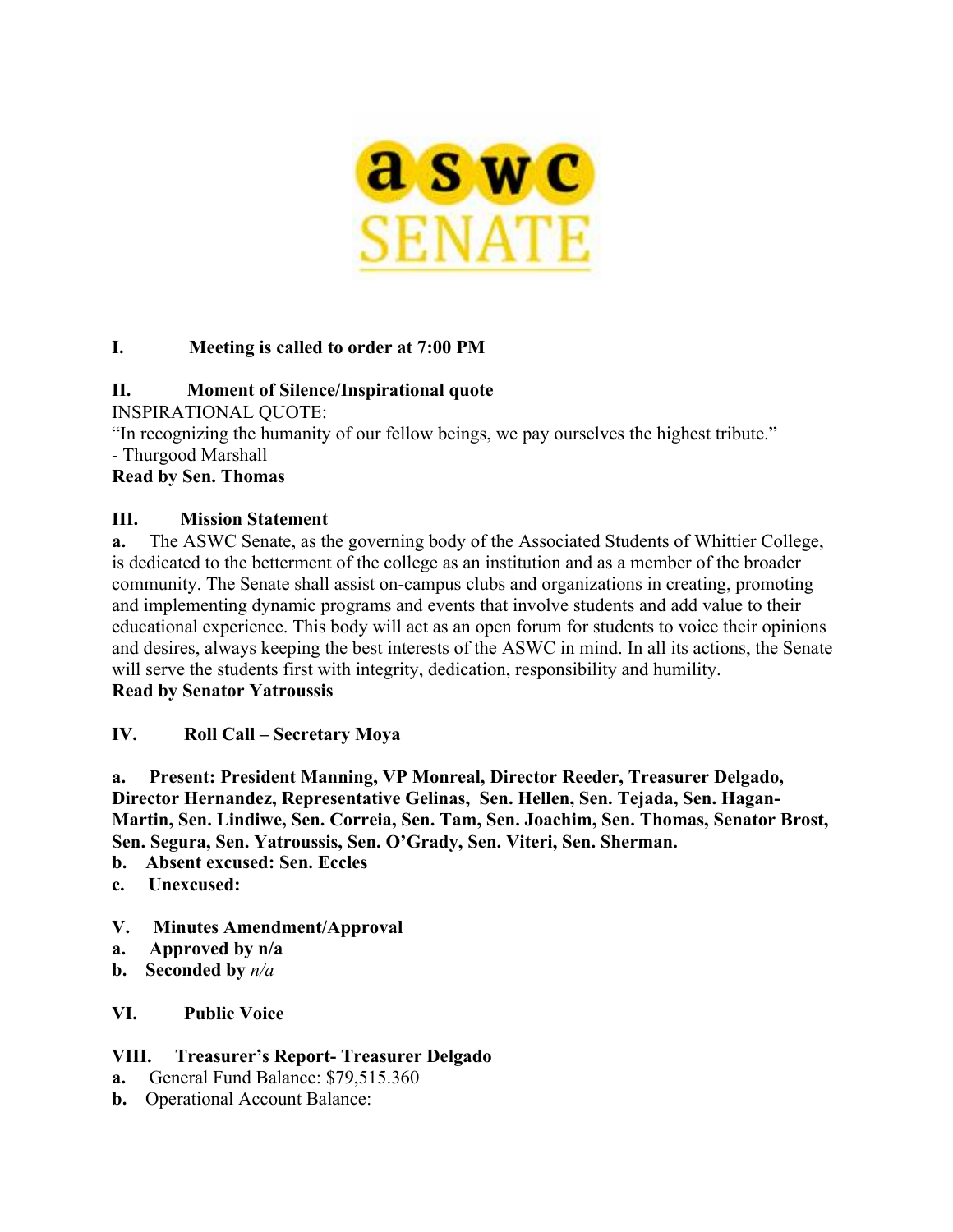- **c.** Reserve Account Balance:
- **d.** Allocated thus far:
- **e.** First readings:
- **f.** Daily Calendar Considerations:

# **IX. Constituent Reports**

**a.** Academic Affairs Chair –

# **b. First Year Class Council-**

*"We had our first FCC meeting, in which we basically discussed how we will broadcast on social media, and we threw around ideas for events to put on. This includes a hike at Joshua Tree and some form or game night/competition to participate in. We also discussed incentives to get first years involved, being Visa Gift cards or meal vouchers for commuter, or also some number of credit for the bookstore for textbooks. We also discussed some form of survey that we need to put on. This was mostly an intro meeting where we did not fully get into specifics of prices, dates, etc. however it was good to be able to discuss with them and bounce ideas off of each other."*

## **c. Commuter Representative**

- **d.** Residential Hall Representative
- **e.** Student Body Representative- Sen. Joachim
- **f.** Student Body Representative- Sen. Tam
- **g.** Student Body Representative- Sen. Lindiwe

**h.** Student Body Representative - Sen. Thomas

"I have heard a lot of praise about feminine products in bathroom."

**i.** Diversity Council Representative –

# **j.** Inter-Club Council Representative – Sen. Brost

*"I have my first ICC meeting on February 20th. Time is to be determined. The location is club 88. Lastly, club registration ends February 15th at 11:59pm. You register and re-register online."*

Sen. Yatroussis: "is Spring registration for clubs only for new clubs or do clubs registered in fall need to regregister for Spring Semester?"

Dean Merino-Cotino: Clubs registered in Fall DO NOT need to re-register this Spring Semester. Spring registration is meant for clubs that have existed in previous years and would like to reactivate or completely new clubs

# **k. Social Justice Coalition Representative** –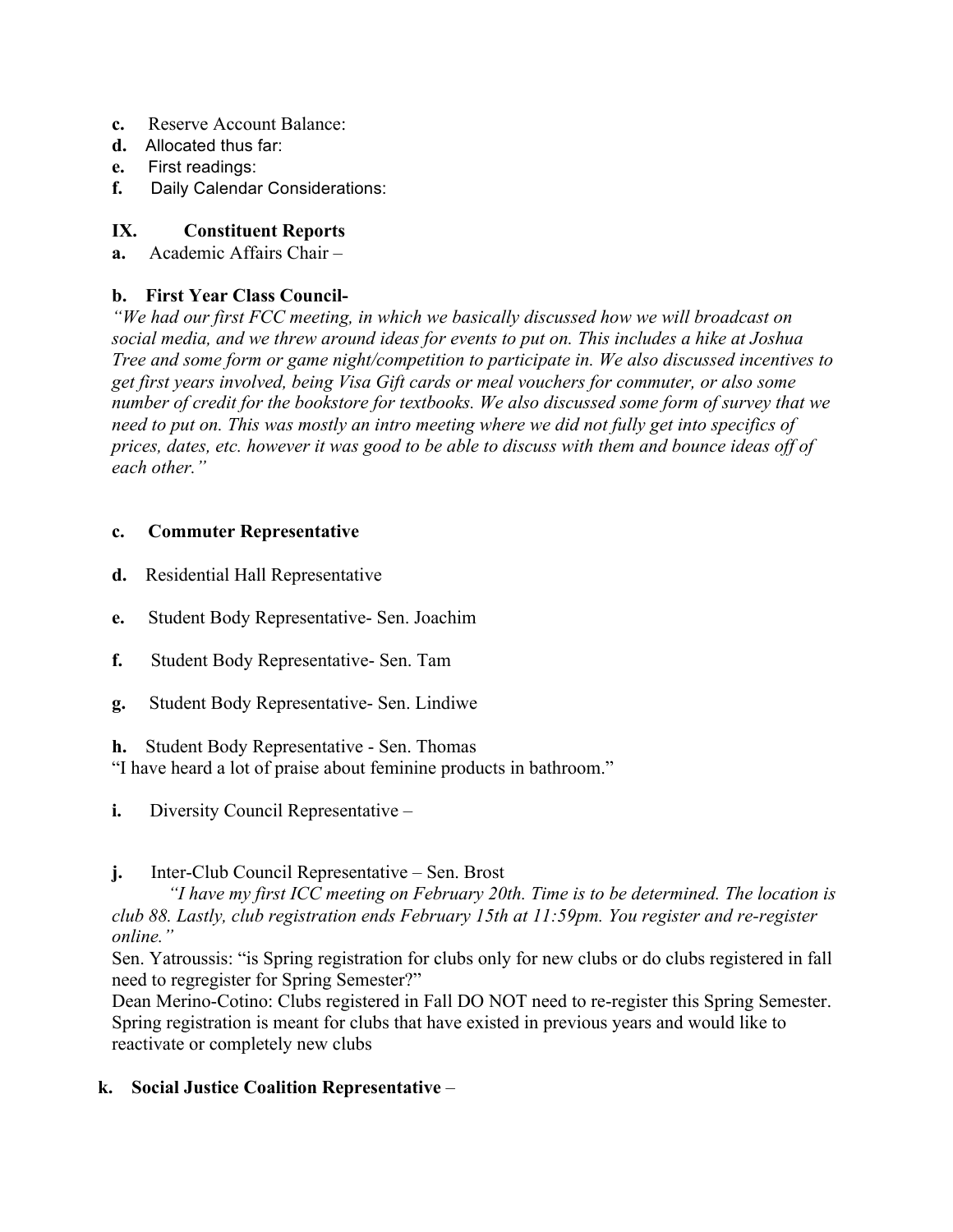### **L. Media Council**

*"KPOET Radio is requesting further funding for equipment repair and replacement. Preliminary estimates only cover a portion of these costs; that number at present is \$1,378.93. There is an Open Mic this Friday 2/15/19 at 7pm. The Quaker Campus Newspaper began their regular printing schedule for Spring semester last week. Whittier College Sports Network began coverage of Baseball last week, and will begin coverage of Women's Lacrosse next week. The final basketball games of the season are on Saturday 2/16/19 at 5pm for Women, and Tuesday 2/19/19 at 7pm for Men. Video Production Studios is requesting \$1,750 to help fund a Spanish Film Festival on campus. Beginning next week Media Council will undergo a constitution review. KPOET will be given representation on the Media Council. Yatroussis has now been appointed as permanent rep on Senate and has vacated his former role as KPOET Radio Representative on Media Council."*

# **M. Male PSALA Sen. Eccles:**

Athletics

#### **Men's Tennis:**

Men's Tennis played their first match of the season on Saturday 9th. They fell 8-1 to Pomona-Pitzer. They have a match today starting at 5:00pm against Concordia University (Div II).

#### **Men's Basketball:**

Men's Basketball at Pac the Gac on Saturday 9th lost to Occidental 68-86. They play at Pomona-Pitzer on Wednesday 13th at 7:00pm. They are currently 9-14 W/L.

#### **Men's Baseball:**

Men's Baseball had a loss to Vanguard University in an exhibition match on Thursday 7th 1-9. They opened with their first of 3 games against Williamette falling 2-4, but had the other two Saturday games postponed. They have their Alumni Game this Weekend, on Saturday 16th at 11:30 am.

## **Men's Golf:**

Men's Golf have their first spring event at the Poet Challenge in the City of Industry.

## **Men's Track and Field**:

Men's TaF have a meet this Saturday 16th for the Pomona-Pitzer All-Comers in Claremont. (Pomona-Pitzer).

## **Men's Swim and Dive:**

Men's SaD had a home event against on Saturday 9th, which was also senior day. They lost to Redlands 46—234 and also to Cal Lutheran 48-207.

**Female PSALA Sen. O'Grady:** Nothing to Report

## **Culinary: Sen. Eccles. Not present**

#### **n. Inter-Society Council-**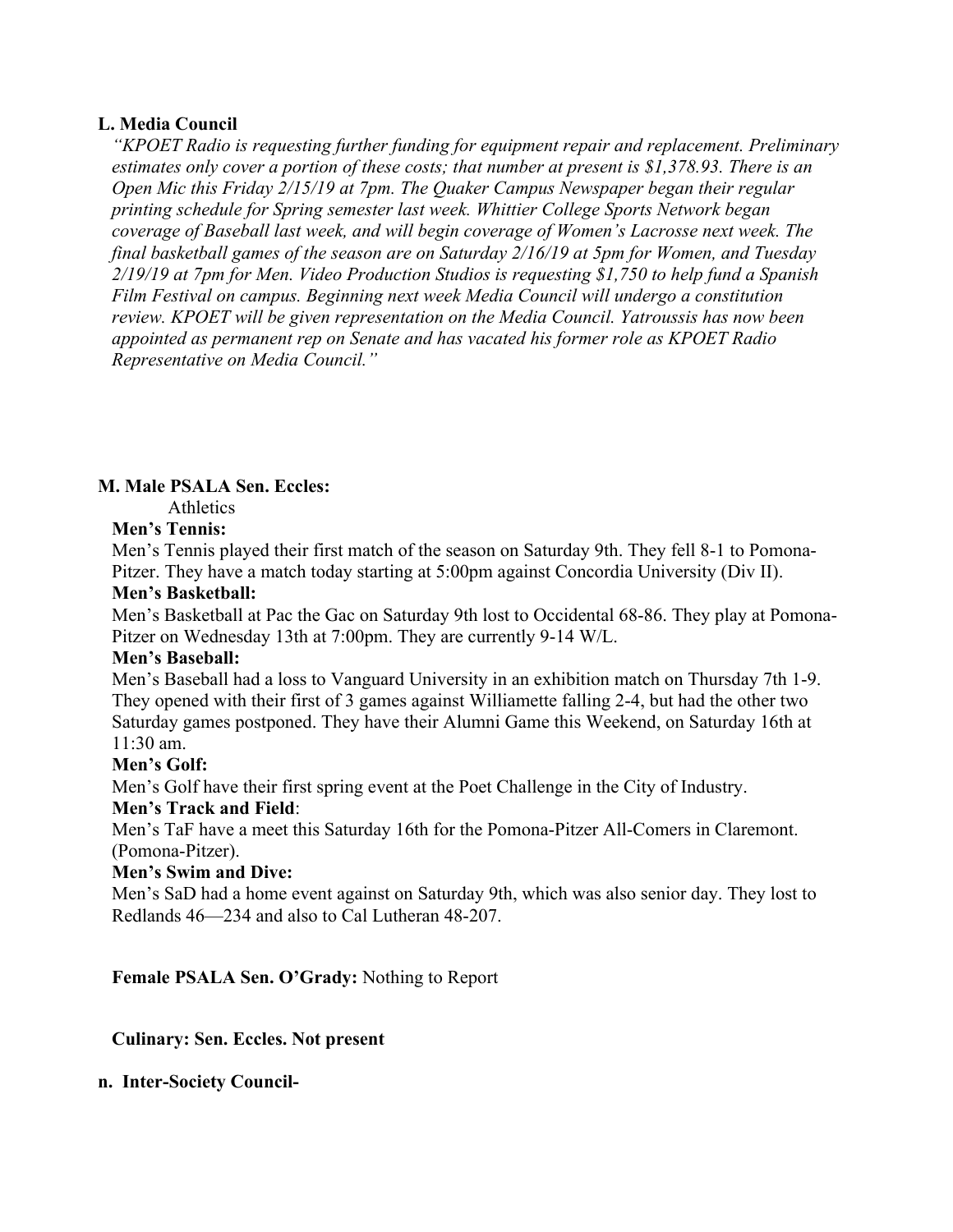**Male: Sen. Viteri: "**Athenians hosting an academic event in April. Nacho bar encouraging students to get to know Deanna. Lancers have an academic Wednesday from 2-3pm."

**Female: Sen. Sherman: "**Metaphonian have a grub fundraiser today until 10pm"

# **Committee Reports**

# **Administrative Committee**: **VP Monreal**

- "*Meets at 11 AM on Fridays. Last week we met and discussed the idea of moving Public Voice. The only issue with doing so, is E-board does not feel its is best to keep students through entire meeting. We went through student bill of rights and adding that to the Constitution. Advocacy will be reviewing the document and working together in moving forward."*
- Sen. Segura: Something that was mentioned is the tenseness on the table and how uncomfortable students whom are requesting funding feel. We need to be more personable and not make students feel uncomfortable when requesting funds.
- VP Monreal: This is also something that can prepare students for further presentation situations. But we should be mindful of our body language, etc.

Budget committee: Tuesdays at 12:30 PM

**N. Elections:** Elections will be meeting on Fridays at 2:30 PM in the Senate Office.

# **O. Program Board:**

*"Programing Committee 2/11/19 Thanks to everyone who came out to our Welcome Back Week Festivities! The Poet Inauguration Festival is next Thursday February 21st from 5-8pm on the North Lawn. There will be student performances, food trucks and plenty of giveaways so be there! Program Board meets Tuesdays at 4:30 in the OSE conference room We are also looking for volunteers the day of the Poet Inauguration Festival. If available and interested, please email jherna14@poets.whittier.edu by Friday."*

# **P. Advocacy: Pres. Manning:**

*"Attendance: Detrick Manning (Chair), Jess Eccles, Fionna Tejada, Jenna Gelinas Food Pantry*

- *\$6800 →*
	- o *Committee Time for Food Pantry*

*Wardman Building*

- *Is not ADA Compliant*
- *Affecting WSP Students in wheelchairs*
- *Construction on the buildings may not be updated because they would have to be ADA compliant*
- *Breaking the Student Bill of Rights*

*STEALING*

• *Is an issue (exit signs)"*

**Q. Culinary:** Due to last week's lockdown there was not a meeting. Meetings will resume this week.

# **Environmental: Sen. Galinas**

*"Hello! So fun announcement..expanding on the recycling event last semester, I will be starting a club where we host recycling events on campus and the money raised will be donated to*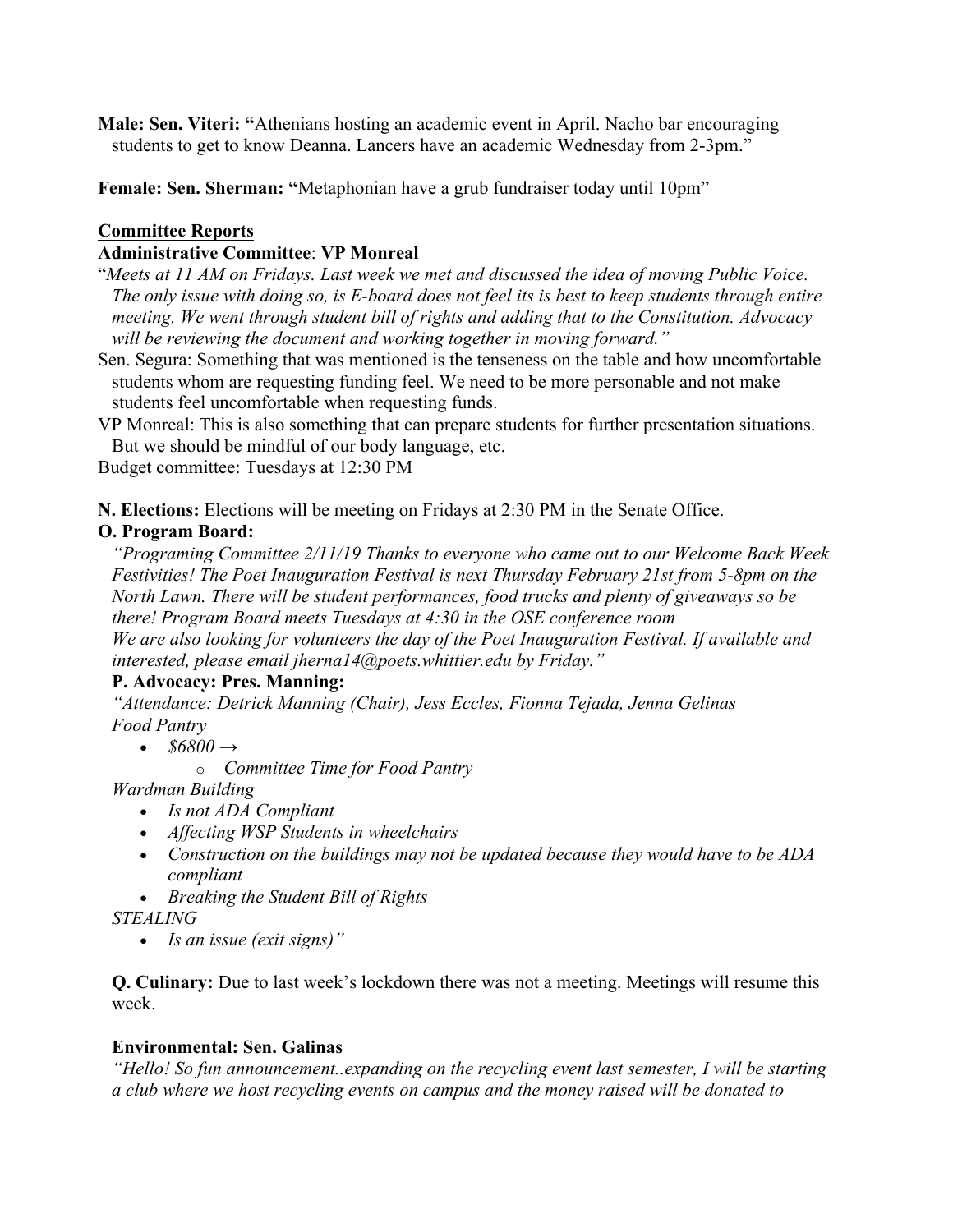*various organizations such as homeless shelters, non profit organizations for foster children, things of that nature. I'm calling the club Helping Cans so if you are interested in this club please let me know. Also, senator Tejada brought up a concern regarding the ci and if food scraps are being given to the SUrF garden. We brought this up last semester, but we want to make sure that the ci is following through and that they are working to be as environmentally friendly as possible. With that being said, I am waiting on Craig Irby to respond and I will share that response with you all next week."*

# **Campus Relations: Dir. Reeder**

*"We met to discuss a variety of topics. Among these were senate promotional ideas and senate gear, which will be discussed in more detail later tonight. However, the most important thing we talked about was the Student Feedback Forum, which will be held on Tuesday, March 5th @ 12:30-2:00 PM. The location is the Campus Courtyard and I will give you the finalized updates on this event at next week's meeting. This event will be a way for students to share their concerns to senate, as well as give ideas for what they want to see senate accomplish for the rest of the school year. There will be prizes and yummy food and will be a great way for the table to get a sense of areas that need to be addressed on campus! There will be three level of prizes: First place - Airpods giveaway; Second place - Two Hydroflasks; Third place - Three \$25 gift cards. These will be given for the students who attend, as they will be given a raffle ticket at the start of the event, with the winners being announced at the end of the forum. Again, the date is Tuesday, March 5th in the Campus Courtyard and I will give final details on the flyer and other miscellaneous details for next week's meeting. I need all of you to block out this time as I need a lot of participation from the table to make this event as productive as possible. Again, Campus Relations meets every Tuesday at 5:30 in the Senate Office."*

*Five Minute Recess: 7:39 PM Reconvened: 7:45 PM*

## **First Readings:**

## **Global Medical Brigades requesting: \$8, 850.00 for lodging for trip to Panama**

GMB Rep 1: "Global Brigades is an international organization, and empowers communities to meet their health and economic goals through university volunteers and local teams. WC Chapter is going to Panama in contrast to Honduras last year. 1 in 5 people in Panama do not have access to healthcare. Students will be working primarily in West Panama. They will be in Panama for 7 days with 3-4 days of setting up clinic and last day is Public Health Day. Clinics are comprised of different stations and students get a variety of hands on experience. Per person cost :  $$1,290 + Airfare$ 

GMB Rep 2: "8850 is being requested, because Panama is more expensive than Honduras. If this funding is not granted some students will not be able to partake.

The total trip for all members is 18K, and are requesting \$500 per person. They have a variety fundraisers for the Spring Sem to help with expenses."

GMB Rep 1: "It benefits WC: It increases the school's reputation. Favorable tool for recruitment of prospective students. Helps WC students gain critical hands on experience. Allows WC students make a global impact. Last year was the first ever brigade and was highly successful.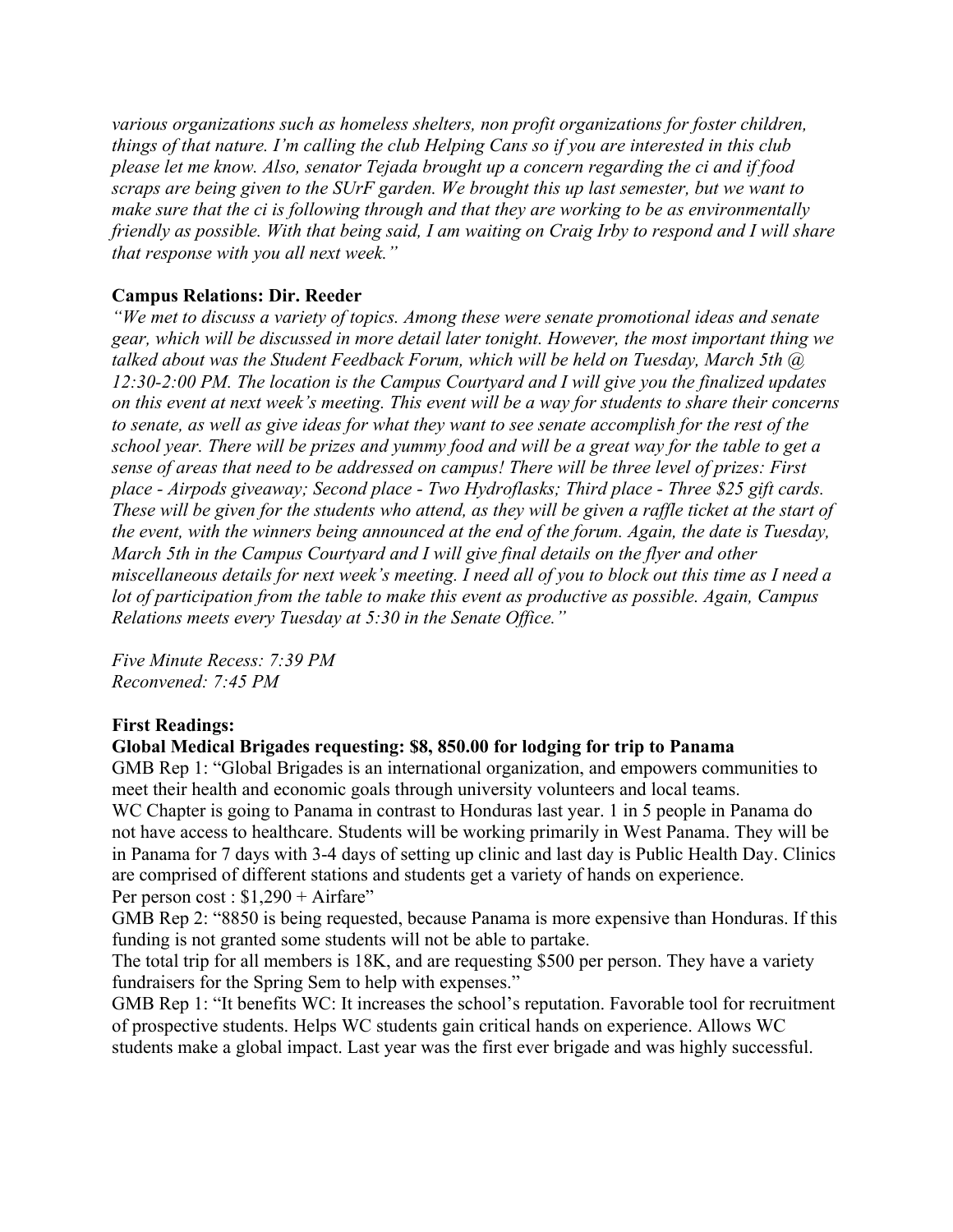Rep: "When I arrived at WC i was disappointed that there were no opportunities like this for STEM majors. It provides pre-med students with a competitive edge when applying to medical schools, and more. Last year we served 800+ patients"

Club Member 1: "This is important. I was excited when I heard of this opportunity, and I was discouraged by the price tag. I was fortunate to receive a scholarship. I am a first-year student and I already understand how important this experience this is. In the real world, people miss these opportunities because they cannot afford it. I believe that students should not miss out on opportunities for financial reasons when they are already paying so much to be here. Our students are entitled to equal opportunity."

Club Member 2: "I am pre-med and have been looking for the right resources and opportunities. I went on the trip last year and it was very eye opening because getting hands on patient experience is not as easy in America. We were able to see the changes that medical care provides. The program provides a variety of opportunity beyond medical: public health, business, etc."

Club Member 3: empathizing with patients is very important and going on the tirp last year I was able to gain experience working with different ethnicities, specifically hispanic patients Club Member 4: "I have volunteered at hospitals and this experience is so different and beneficial. We were exposed to regional disease and health issues. I was attracted to this program due to the uniqueness of the opportunity"

Rep Gelinas: Thank you for an awesome presentation. If this were to get funded, can new students join the club?

Rep: Yes, but they will not be able to receive the funding being requested today. The deadline to go on trip is March

Dir. Reeder: If you could talk about the process of how someone not on pre-med track get involved in program and go on trip?

Rep: We do train our students but its not impossible for other students to participate. We do our best to prepare our students before we go. I do not believe it is difficult for students not on premed track to participate.

GMB : We provide education on health and interacting with children. It is not all medical. There are many areas where students can participate

O'Grady: Have you looked to alumni relations for funds? Because it seemed like this is a great way to promote the school's pre-med resources. Alumni relations may be willing to provide funds

GMB: No, but we will. Thank you.

Sec. Moya: I would just like to say GMB has gone to WC the Rock multiple times over the summer for marketing. It was never meant to be just for pre-med. So as far as students knowing about it, I don't think that's a concern because they have covered all their bases on that front. Rep Segura: HAve you all looked into asking other organizations for funding like social justice coalition?

GMB Rep: No

Rep Segura: feel free to talk to me after the meeting

Sen. Yatroussis: How immediately do you all need access to these funds? If the table needs to discuss it further, how soon do you need access to funds

GMB Rep: Trip is first week of June,. The latest we could access the funds is a month before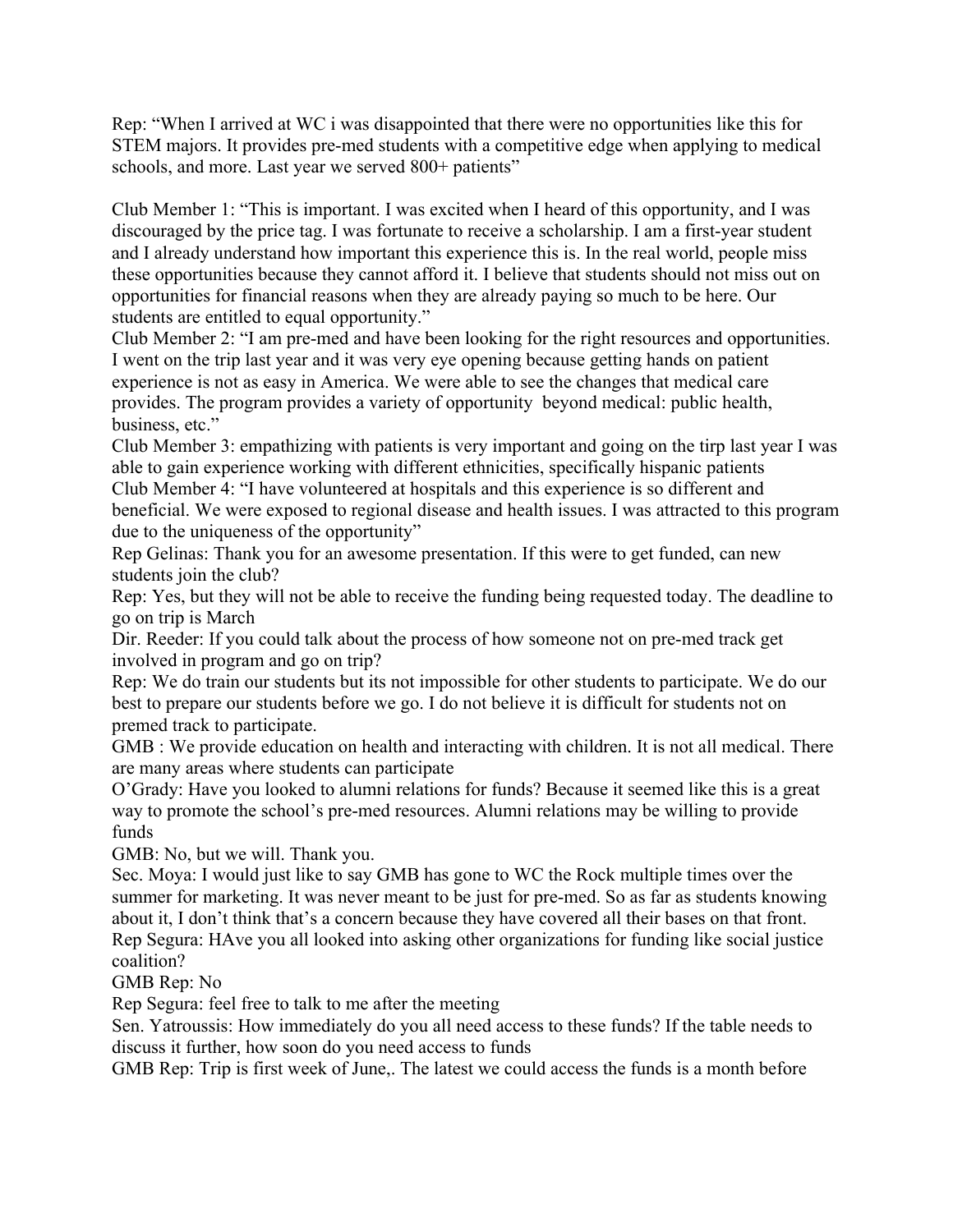Ogrady: I highly recommend looking at other organizations brought up for funding before second reading.

## **Second Readings:**

Poet Inaugural Festival requesting: \$14,915

OEI ambassador Ivelis Colon: As a representative of the committee I wanted to come with more information. I want to first focus on significance of this event. Pres Oubre is the first woman of color to be President of WC. This event will most likely not take place for a long time. She is also the second female pres ever, and the last female president was elected 13 years ago. It is a great opportunity for WC community to come together. Our committee is comprised of different students and backgrounds. This is a pioneer event. We are the first in the state of california and across the country to hold an inauguration event geared towards only students. All community members are welcome, but we are focusing on including students. President Oubre requested an event of this nature. The event is planned by students for students, and are asking you all as students to fund this event. The President's office donated \$4k and we were able to make promo shirts for this event. The golf coach made shirts and proceeds went to golf team.

Dir Hernandez: VIAA is headliner artist that is comprised of women, and their music is centered on female empowerment. A production company is being used. Chris greenwood was reached out to for equipment, but Poet entertainment is unable to meet artists' needs. Program board is contributing \$10k and committee is contributing \$4500. Asked each governing body for \$200. PB Rep Jade: we have student performers such as dance team, spoken word and more. There are giveaways, food trucks, and activities.

Colon: We are trying to utilize on campus resources, KPOET will be assisting with stage. Students have made all marketing materials.

Sen. Brost: I want to applaud you all. You all did your homework and answered all questions asked last meeting

Sen. Yatroussis: Thank you for communicating with Media council. Please come to next meeting next monday and we can discuss more details.

O'Grady: For the table: the issue last time, was because our budget wasn't finalized. We still don't have it finalized.

Delgado: it has not been finalized but the estimates are pretty accurate

Sen. Yatroussis: with regard to the concerns about outsourcing certain resources, we understand the need to.

O'Grady: For table; what can be done to ease anyone's hesitancy to fund

Joachim: We should use both reserve and general body to fund event in the full amount. I move to fund event \$9,990 from reserve and \$4,925. Passed unanimously

Monreal: we are retracting budget bill presented at last minute, as there is communication with media council in the works

Yatoroussis: Thank you for listening and working with media council in resolving issue Joachim: retracting residence hall improvement bill and are seeking to make improvements through funding requests.

Reeder: Presentation of gear.